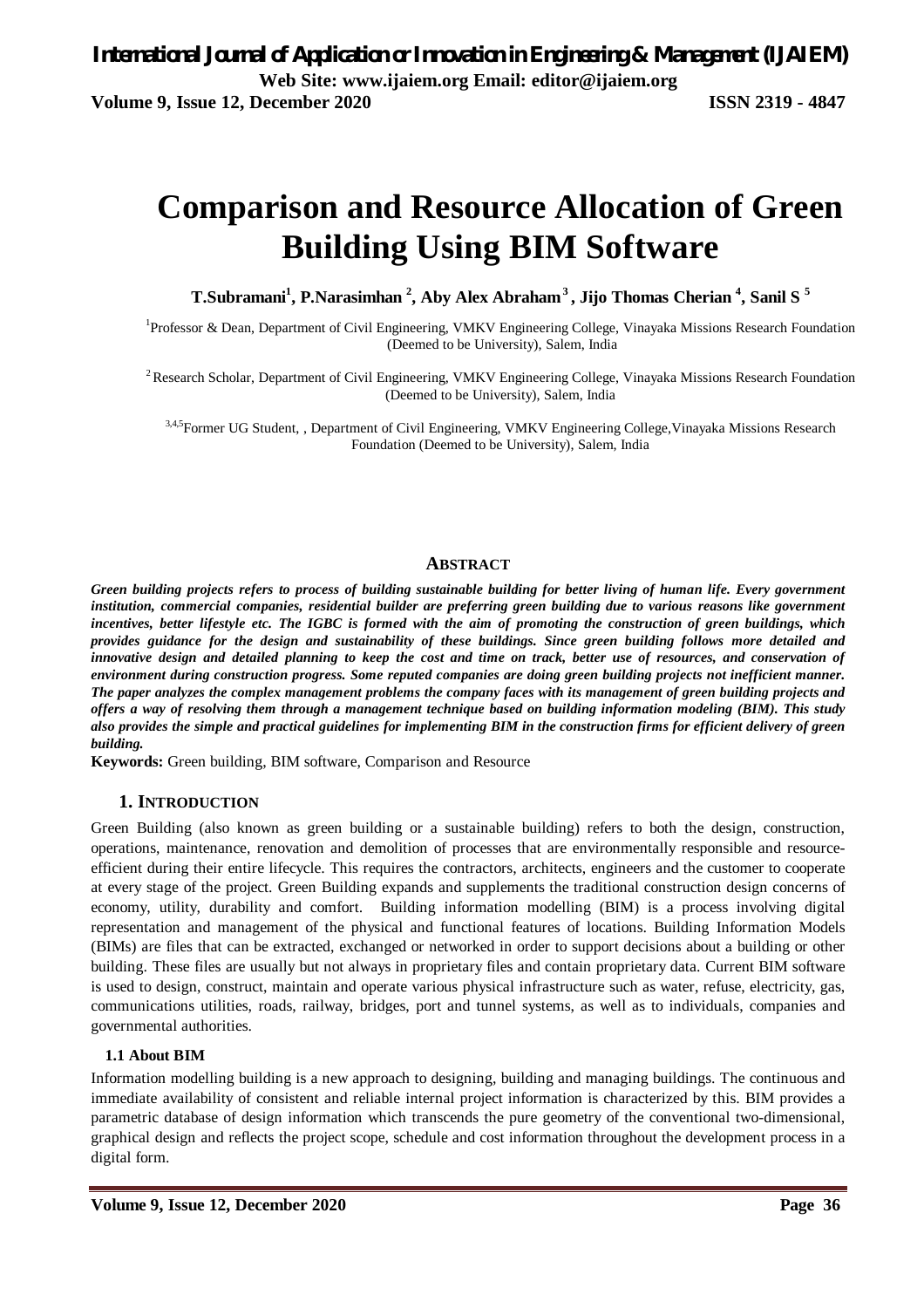### **Volume 9, Issue 12, December 2020 ISSN 2319 - 4847**

#### **1.2 Objective**

- The main objective of our project is to design an effective structure in accordance with the design specifications using BIM.
- This study aims to clarify, in order to establish BIM scheduling and facility management, the use of BIM methods in project management.

## **2. METHODOLOGY**

Figure 1 shows the methodology of the study.



#### **Figure 1** Methodology

## **3. DRAWING & MODELLING**

Building Information Modelling or BMI is a new design, construction and facilities management approach that uses digital building process representation to facilitate digital information sharing and interoperability. A precise virtual building model is digitally constructed with BIM technology. Completed, the computer- generated model includes precise geometry and relevant data necessary to support building work, manufacture and procurement.

The project involves the construction of a green building  $(G+1)$  with an area of 180m<sup>2</sup>To establish the preliminary design of green building, a three-dimensional parametric model was made for conventional and green building by using BIM technology.

. Our building consists of ground floor and first floor as shown in Figure2.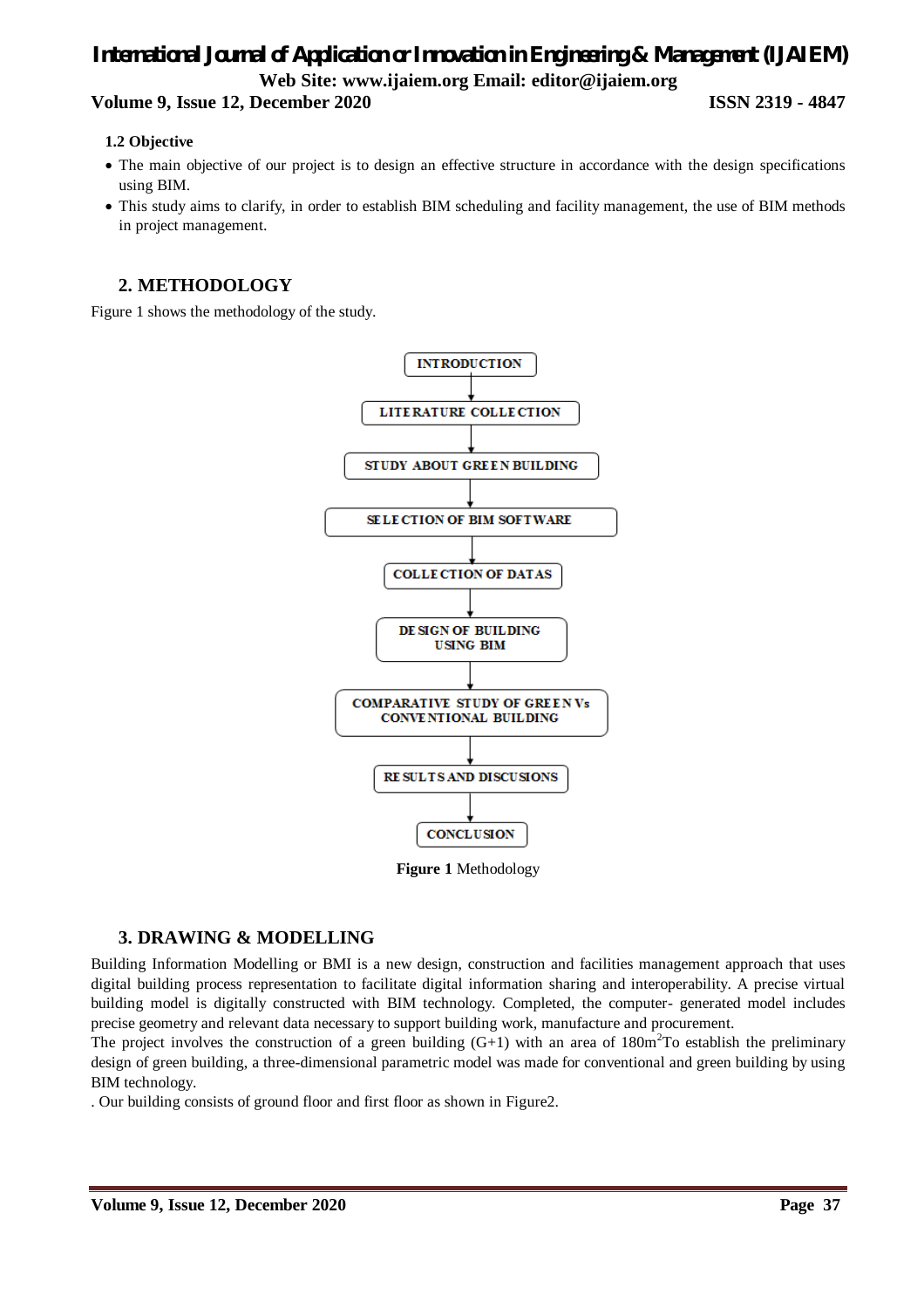## *International Journal of Application or Innovation in Engineering & Management (IJAIEM)* **Web Site: www.ijaiem.org Email: editor@ijaiem.org Volume 9, Issue 12, December 2020 ISSN 2319 - 4847**



**Figure 2**Green building plan

Figure 3 shows the BIM Modelling – Conventional Building.



**Figure 3** BIM modelling – Conventional building

Figure 4 shows the BIM modelling – Green building



**Figure 4** BIM modelling – Green building

## **4. RESOURCE PLANNING IN PRIMAVERA**

#### **4.1 Primavera Introduction**

Primavera Systems, Inc. was a private company providing the software Project Portfolio Management (PPM) supports the identification, prioritization and selection of projects, the planning, management and monitoring of projects and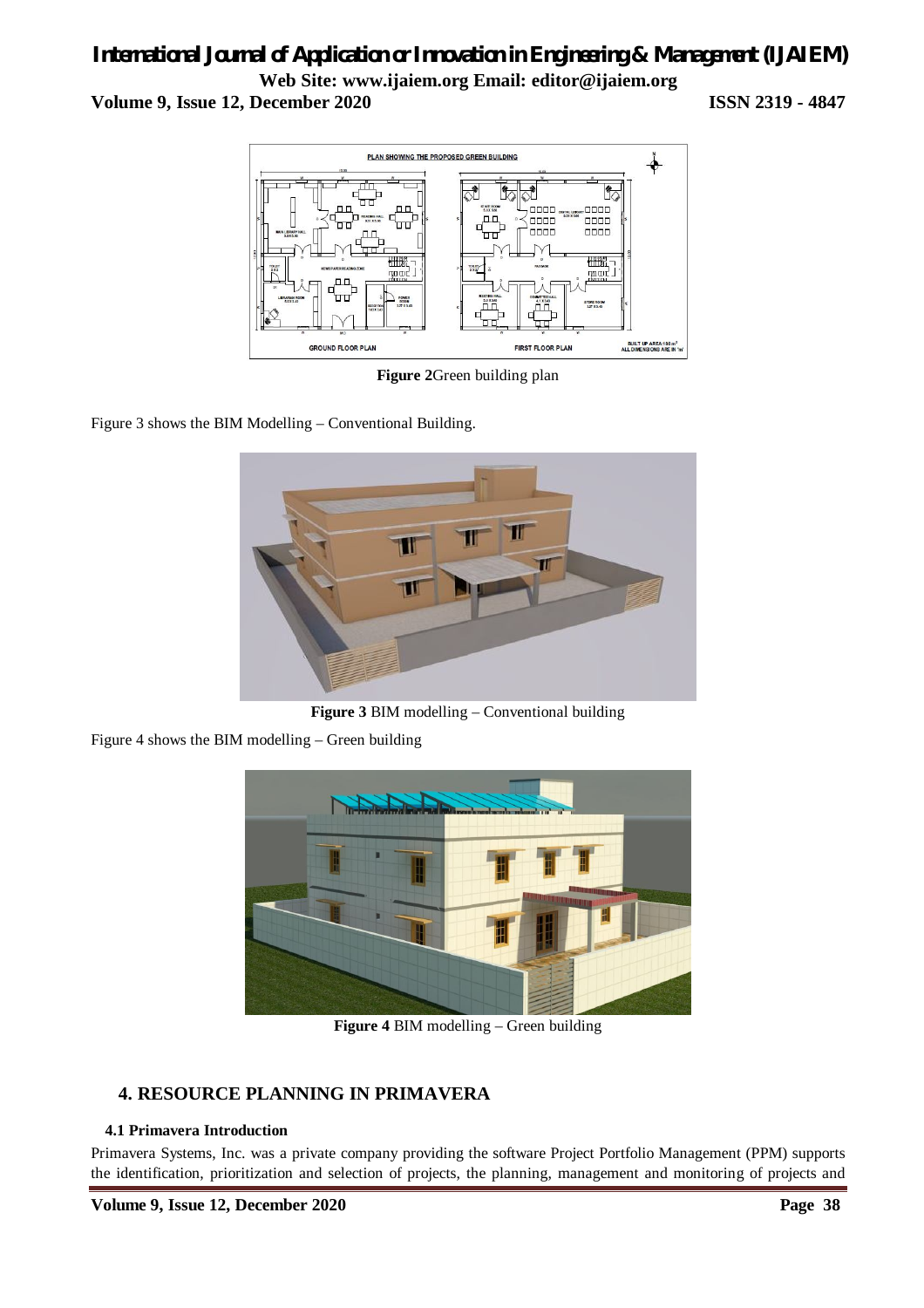#### **Volume 9, Issue 12, December 2020 ISSN 2319 - 4847**

project portfolios of all sizes. Primavera was legally owned by Oracle Corporation on January 1st, 2009. Joel Koppelman and Dick Faris created Primavera Systems, Inc., on 1 May 1983. He traded in Pennsylvania (USA) as a private company developing portfolio market software. In 1999, Primavera acquired Eagle Ray Software Systems, 2003 Evolve Technologies (professional service automation provider), Pro Sight (including IT portfolio management) to help expand its product capabilities.

#### **4.2 Application of Primavera**

- Balance resource capacity.
- Check project performance and visualize plan against plan.
- Planning and timing of projects complex to control.
- Conduct what if the alternative project plan is analyzed.
- Allocate best resource and track progress.

#### **4.3 Primavera Steps**

#### **4.3.1Creating EPS**

The EPS is a hierarchy used to organize projects, and to associate Organizational level security with that project structure.

You have to identify an OBS element, or the person responsible for each EPS node and project, when creating the project structure for companies. Figure 5 shows the creating EPS.

|                     | Enterprise Project Structure (EPS) |                              |               | ×      |
|---------------------|------------------------------------|------------------------------|---------------|--------|
| $\vee$ Display: EPS |                                    |                              | 督             | Close  |
| EPS ID              | Ξ                                  | <b>EPS Name</b>              |               |        |
| Enterprise          |                                    | All Initiatives              | +             | Add    |
| <b>BC</b><br>л.     |                                    | <b>BUILDING CONSTRUCTION</b> |               |        |
| <b>E&amp;C</b>      |                                    | Engineering & Construction   | ×             | Delete |
| Energy              |                                    | <b>Energy Services</b>       | $\frac{1}{2}$ | Cut    |
| Manufacturing       |                                    | Manufacturing                |               |        |
| ProdDev<br>$-$      |                                    | <b>Product Development</b>   | 晒             | Copy   |
| ProdProg1           |                                    | Product Program 1            |               |        |
| ProdProg2           |                                    | Product Program 2            | £             | Paste  |
| Corporate<br>Ξ      |                                    | Corporate Programs           |               | ∸      |
| In-flight           |                                    | In-flight Projects           | ◀             |        |
| Pipeline            |                                    | <b>Proposed Opportunties</b> |               |        |
| Ė.<br>П             |                                    | Information Technology       |               |        |
| LOB <sub>1</sub>    |                                    | Line of Business 1           | ◉             | Help   |
| LOB <sub>2</sub>    |                                    | Line of Business 2           |               |        |
| <b>FPS ID</b>       | <b>EPS Name</b>                    |                              |               |        |
| BC                  | <b>BUILDING CONSTRUCTION</b>       |                              |               |        |
| Responsible Manager |                                    |                              |               |        |
| Enterprise          |                                    |                              | $\cdots$      |        |

**Figure 5** Creating EPS

#### **4.3.2 Creating WBS**

The work breakdown structure (WBS) is a hierarchical system that represents the construction project in increasing levels of detail to define, organize and display the project work in measurable and manageable components. Figure 6 shows the creating WBS.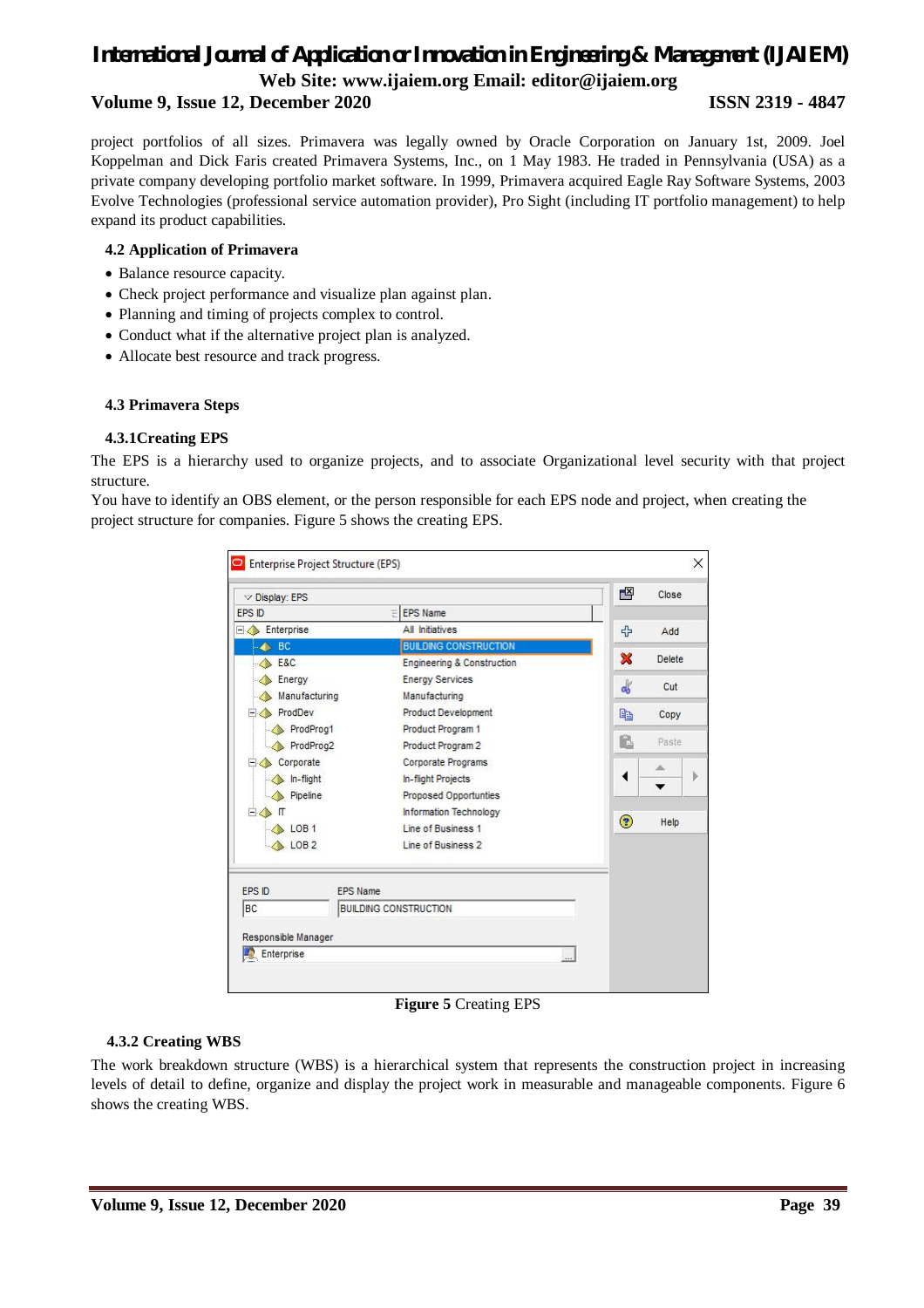**Volume 9, Issue 12, December 2020 ISSN 2319 - 4847**

| <b>WBS</b>               |                               |                                                                                                                                                                                  |
|--------------------------|-------------------------------|----------------------------------------------------------------------------------------------------------------------------------------------------------------------------------|
| <b>Activities</b>        | <b>WBS</b> Resources Projects |                                                                                                                                                                                  |
| $\vee$ Layout: WBS       |                               |                                                                                                                                                                                  |
| <b>WBS Code</b>          | <b>WBS Name</b><br>F          | January 2021<br>February 2021<br><b>July 2021</b><br>March 2021<br>April 2021<br>May 2021<br><b>June 2021</b>                                                                    |
| $\boxminus \bigoplus$ GB | GREEN BUILDING                | 03   10   17   24   31   07   14   21   28   07   14   21   28   04   11   18   25   02   09   16   23   30   06   13   20   27   04   11   18   25<br><mark>=</mark> ⊽ 08Jul-21 |
| GB.1                     | <b>SUBSTRUCTURE</b>           | 03-Feb-21                                                                                                                                                                        |
| ् <mark>यम</mark> GB.2   | SUPER STRUCTURE               | 08-Jul-21                                                                                                                                                                        |
|                          |                               |                                                                                                                                                                                  |
|                          |                               |                                                                                                                                                                                  |
|                          |                               |                                                                                                                                                                                  |
|                          |                               |                                                                                                                                                                                  |
|                          |                               |                                                                                                                                                                                  |
|                          |                               |                                                                                                                                                                                  |
|                          |                               |                                                                                                                                                                                  |
| $\langle$                |                               | $> \mathbf{<} $                                                                                                                                                                  |

**Figure 6** Creating WBS

#### **4.3.3 Scheduling**

Scheduling is the process of determining the sequence of activities to which each activity has been scheduled to take place, of setting realistic durations and of calculating the start and end dates. Figure 7 shows the creating activities.

| <b>Activities</b> |                          |                                            |                         |                            |                            |
|-------------------|--------------------------|--------------------------------------------|-------------------------|----------------------------|----------------------------|
| <b>Activities</b> |                          | <b>WBS</b> Resources Projects              |                         |                            |                            |
|                   |                          | $\sqrt{2}$ Layout: Classic Schedule Layout |                         | Filter: All Activities     |                            |
| Activity ID       | $\overline{\phantom{0}}$ | <b>Activity Name</b>                       | Original Duration Start |                            | Finish                     |
|                   |                          | <b>E</b> GB GREEN BUILDING                 |                         | 161 02-Jan-21              | 08-Jul-21                  |
|                   |                          | □ 喘 GB.1 SUBSTRUCTURE                      |                         | 28 02-Jan-21               | 03-Feb-21                  |
|                   | A1000                    | Labour shed                                |                         | 2 02-Jan-21                | 04-Jan-21                  |
|                   | A1010                    | Site cleaning                              |                         | 2 05-Jan-21                | 06-Jan-21                  |
| J                 | A1020                    | Site marking                               |                         | $1 07$ -Jan-21             | $07$ <sub>slan</sub> $-21$ |
| J                 | A1030                    | Earthwork Excavation                       |                         | 3 08-Jan-21                | 11-Jan-21                  |
| <b>STATE</b>      | A1040                    | Footing Marking                            |                         | 2 12-Jan-21                | 13-Jan-21                  |
|                   | $\Rightarrow$ A1050      | PCC For Footing                            |                         | $1 14$ <sub>2</sub> lan-21 | 14-Jan-21                  |
| $\frac{1}{2}$     | A1060                    | Barbending work                            | 7                       | 14-Jan-21                  | $21$ -Jan- $21$            |
| <b>Service</b>    | A1070                    | Column Erection                            | $\mathbf{4}$            | 22-Jan-21                  | 26-Jan-21                  |
| <b>COL</b>        | A1080                    | Footing Concrete                           |                         | 3 27-Jan-21                | 29-Jan-21                  |
|                   | A1090                    | Soil Refilling                             |                         | 2 30-Jan-21                | 01-Feb-21                  |
|                   | A1100                    | Floor Making                               |                         | 2 02-Feb-21                | 03-Feb-21                  |
| E La              |                          | <b>GB.2 SUPER STRUCTURE</b>                | 161                     | 02-Jan-21                  | 08-Jul-21                  |
|                   | A1110                    | <b>Brick work for basement leve</b>        |                         | 2 02-Jan-21                | 04-Jan-21                  |
|                   | A1120                    | PCC work for Floor level                   |                         | 2 05-Jan-21                | 06-Jan-21                  |
| Į                 | A1130                    | Brickwork upto sill level                  |                         | 3 07-Jan-21                | 09-Jan-21                  |
| Į                 | A1140                    | Sill level concrete                        | $\overline{a}$          | 11-Jan-21                  | 12-Jan-21                  |
| <b>COL</b>        | A1150                    | Brickwork upto lintel                      |                         | 5 13-Jan-21                | 18-Jan-21                  |
| o                 | A1160                    | Column lapping                             |                         | 2 19-Jan-21                | 20-Jan-21                  |
| <b>STATE</b>      | A1170                    | Lintel concrete                            |                         | 5 21 Jan-21                | 26-Jan-21                  |
| <b>Service</b>    | A1180                    | Curing of concrete                         |                         | 5 27-Jan-21                | 01-Feb-21                  |
| <b>Septe</b>      | A1190                    | Brickwork Upto roof level                  |                         | 5 02-Feb-21                | 06-Feb-21                  |
| -                 | A1200                    | Carpending work upto roof le               |                         | 10 08-Feb-21               | 18-Feb-21                  |
| l                 | A1210                    | <b>RCC Roof concrete</b>                   |                         | 2 19-Feb-21                | 20-Feb-21                  |
| J                 | A1220                    | column lapping                             |                         | 2 22-Feb-21                | 23-Feb-21                  |

**Figure 7** Creating Activities

Figure 8 shows the scheduling of activities.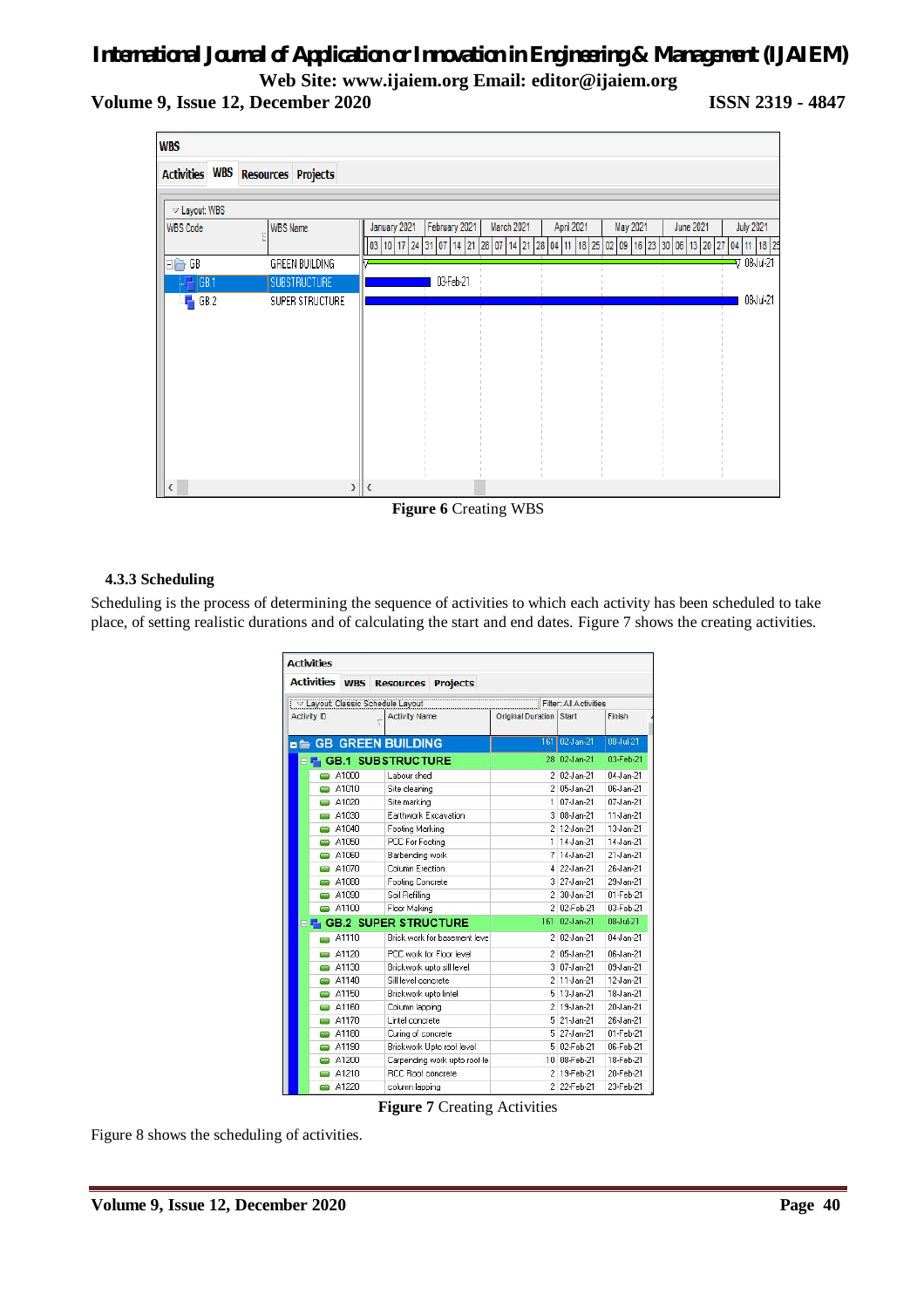## *International Journal of Application or Innovation in Engineering & Management (IJAIEM)*

**Web Site: www.ijaiem.org Email: editor@ijaiem.org Volume 9, Issue 12, December 2020 ISSN 2319 - 4847**



**Figure 8** Scheduling of Activities

#### **4.3.4 Creating Resources**

Now we will allot the resources to activities. Steps:

- Select resources option from directory.
- Start creating resources which will be require for our project.
- Assign proper resource type i.e., labor, non-labor and materials.
- Assign default resource calendar and default units/time and price/unit.
- Start assigning the resources to the activities.

Figure 9 shows the creating resource.

| <b>Resources</b>                  |                               |                        |               |                        |
|-----------------------------------|-------------------------------|------------------------|---------------|------------------------|
| <b>Activities</b>                 | <b>Resources</b>              | <b>Projects</b>        |               |                        |
|                                   | $\vee$ Display: All Resources |                        |               |                        |
| Resource ID                       |                               | <b>E</b> Resource Name | Resource Type | <b>Unit of Measure</b> |
| GB<br>8 E                         |                               | <b>GREEN BUILDING</b>  | Labor         |                        |
| MM                                |                               | Mason                  | Labor         |                        |
| P                                 |                               | Painter                | Labor         |                        |
| $\frac{1}{2}$                     |                               | Tractor                | Nonlabor      |                        |
| $\frac{d\mathbf{b}}{d\mathbf{b}}$ |                               | <b>JCB</b>             | Nonlabor      |                        |
| Н<br>e                            |                               | Helper                 | Labor         |                        |
| м                                 |                               | Mason1                 | Labor         |                        |
| ė,<br>В                           |                               | Barbender              | Labor         |                        |
| D<br>С                            |                               | Carbender              | Labor         |                        |
| HM                                |                               | Hand mixture           | Nonlabor      |                        |
| Ε                                 |                               | Electrician            | Labor         |                        |
| $B-1$                             |                               | <b>Brick</b>           | Material      | Nos.                   |
| <b>CN</b>                         |                               | Concrete               | Material      | Lump Sum               |
| ß                                 |                               | Steel                  | Material      | Tons                   |
|                                   |                               | ----                   |               |                        |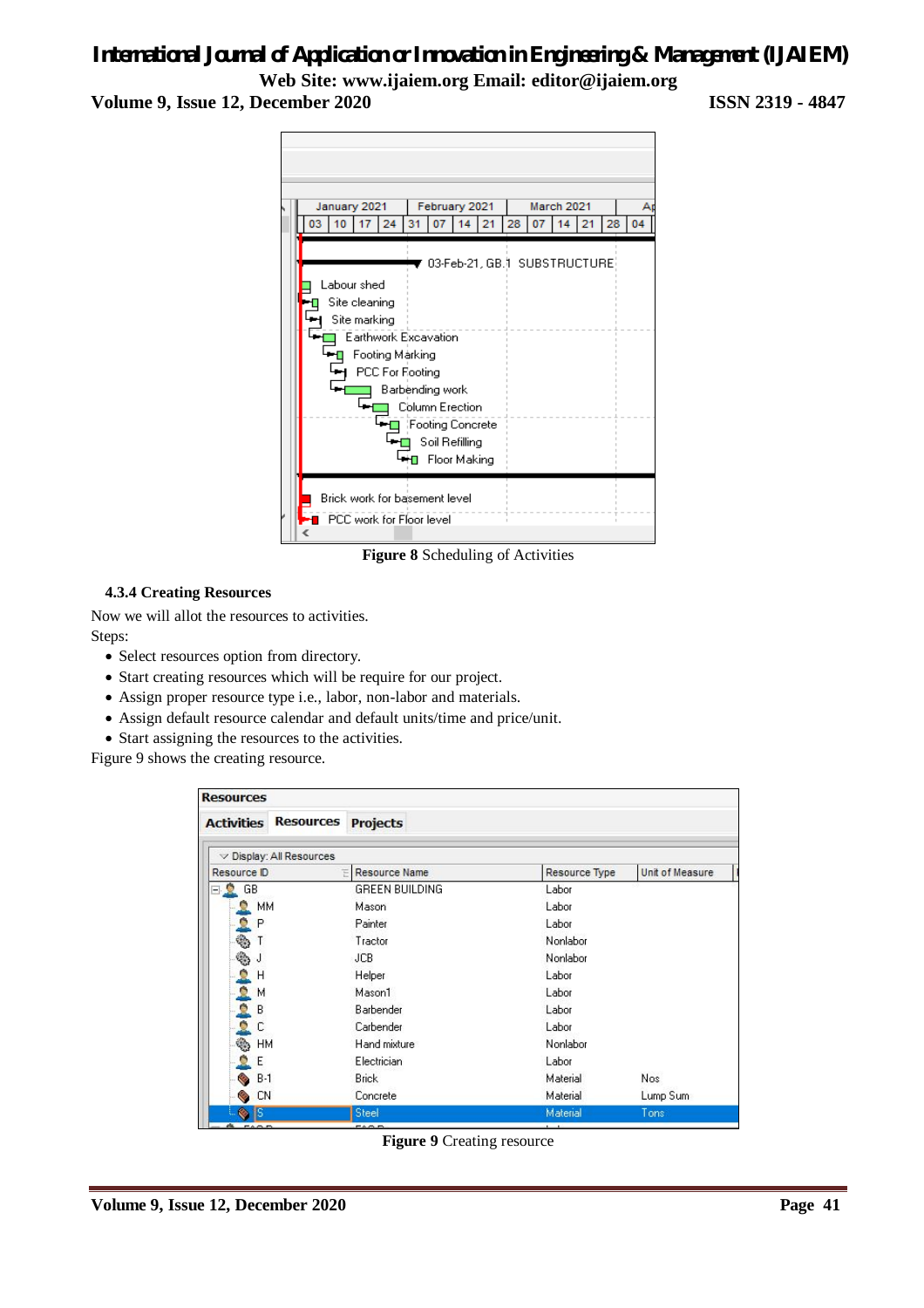**Volume 9, Issue 12, December 2020 ISSN 2319 - 4847**

Detailed information about the schedule can be included in the Report Wizard in Primavera P 6. These data can be arranged as columns and subsequently sorted and filtered. Simple as well as complex filters can be created in order to show interesting activities such as completed or advanced activities.We produced a logical report on our project in this chapter. It shows some of the reports generated in the project, including the beginning and end of the work.

#### **5. CONCLUSION**

Building information modelling (BIM) was conducted in the past decade, the work of building in a way that protects the natural environment remains unanimous among researchers and professionals regarding BIM's applications for green building development. Because BIM has become widely recognized in the construction and construction sector, a modern synthesis of BIM and green buildings must be established as a matter of urgency. This study provides applications from BIM for the design, building, operation and refurbishment of green buildings and the applications, following a thorough review of hundreds of journal articles

From this study, it was concluded that the sustainability can minimize the harmful impact of the conventional buildings on environment, economy and people in using green materials, technologies. "Sustainable" or "green" buildings use key resources like energy, water, and materials more efficiently than conventional (non-sustainable) buildings. Furthermore, sustainable buildings increase natural light, incorporate high-performance systems, rainwater system, and improve air flow for occupants. Sustainable building has many obvious benefits to builders, buyers, and others, but these benefits cannot be achieved without applying proper a sustainable (green) standard like LEED, which is a proper rating system to assist designers and builders in understanding and implementing sustainability in construction industry.

### **References**

- [1] T.Subramani, . "Traffic Study On Road Links and Estimate the Fund required for Identified Road Improvement Projects in Major Urban Centre", International Journal of Modern Engineering Research,Vol.2, No.3, pp 596-601, 2012.
- [2] T.Subramani., "Cost Estimation and Identification of Transport Infrastructure facility Projects in Salem", International Journal of Engineering and Technology, Vol.2, No.5, Pp 859 – 867,2012.
- [3] T.Subramani., P.Anitha., S.Sekar., "Health-Care Waste Management System", International Journal of Engineering Research and Applications, Vol. 4, Issue 6( Version 2), pp.255-258, 2014.
- [4] T.Subramani., N.Kanthasamy., "High End Solution For Advanced Civil Engineering Projects", International Journal of Modern Engineering Research, Volume. 4, Issue. 6 (Version 3), pp 49-53, 2014.
- [5] T.Subramani.,D.S.StephanJabasingh,J.Jayalakshmi. "Analysis Of Cost Controlling In Construction Industries By Earned Value Method Using Primavera", International Journal of Engineering Research and Applications, Volume. 4, Issue. 6 (Version 5), pp 145 -153, 2014.
- [6] T.Subramani.T, P.T. Lishitha., M.Kavitha., "Time Overrun And Cost Effectiveness In The Construction Industry", International Journal of Engineering Research and Applications, Volume. 4, Issue. 6 (Version 5), pp 111- 116, 2014.
- [7] T.Subramani. , R.Lordsonmillar., "Safety Management Analysis In Construction Industry", International Journal of Engineering Research and Applications, Volume. 4, Issue. 6 (Version 5), pp 117- 120, 2014.
- [8] T.Subramani., A.Sarkunam.A, J.Jayalakshmi. "Planning And Scheduling Of High Rise Building Using Primavera" , International Journal of Engineering Research and Applications, Volume. 4, Issue. 6 (Version 5), pp 134 - 144, 2014.
- [9] T.Subramani.,P.S.Sruthi., M.Kavitha. "Causes Of Cost Overrun In Construction", IOSR Journal of Engineering, Volume. 4, Issue. 6 (Version 3), pp 1 - 7, 2014
- [10]T.Subramani, M.Sekar, " Preplanning And Scheduling Of Road Construction By Using PPM", International Journal of Application or Innovation in Engineering & Management (IJAIEM) , Volume 4, Issue 5, pp. 234-244 , 2015
- [11]T.Subramani, V.Jayaraman , " Analysis Of Construction Workers Migrate From Industries" , International Journal of Application or Innovation in Engineering & Management (IJAIEM) , Volume 4, Issue 5, pp. 274-283 , 2015
- [12]T.Subramani, S.Tamizhanban , " Supply Chain Management In Construction Site By Using SPSS Software" , International Journal of Emerging Trends & Technology in Computer Science (IJETTCS) , Volume 5, Issue 3, pp. 182-193 , 2016.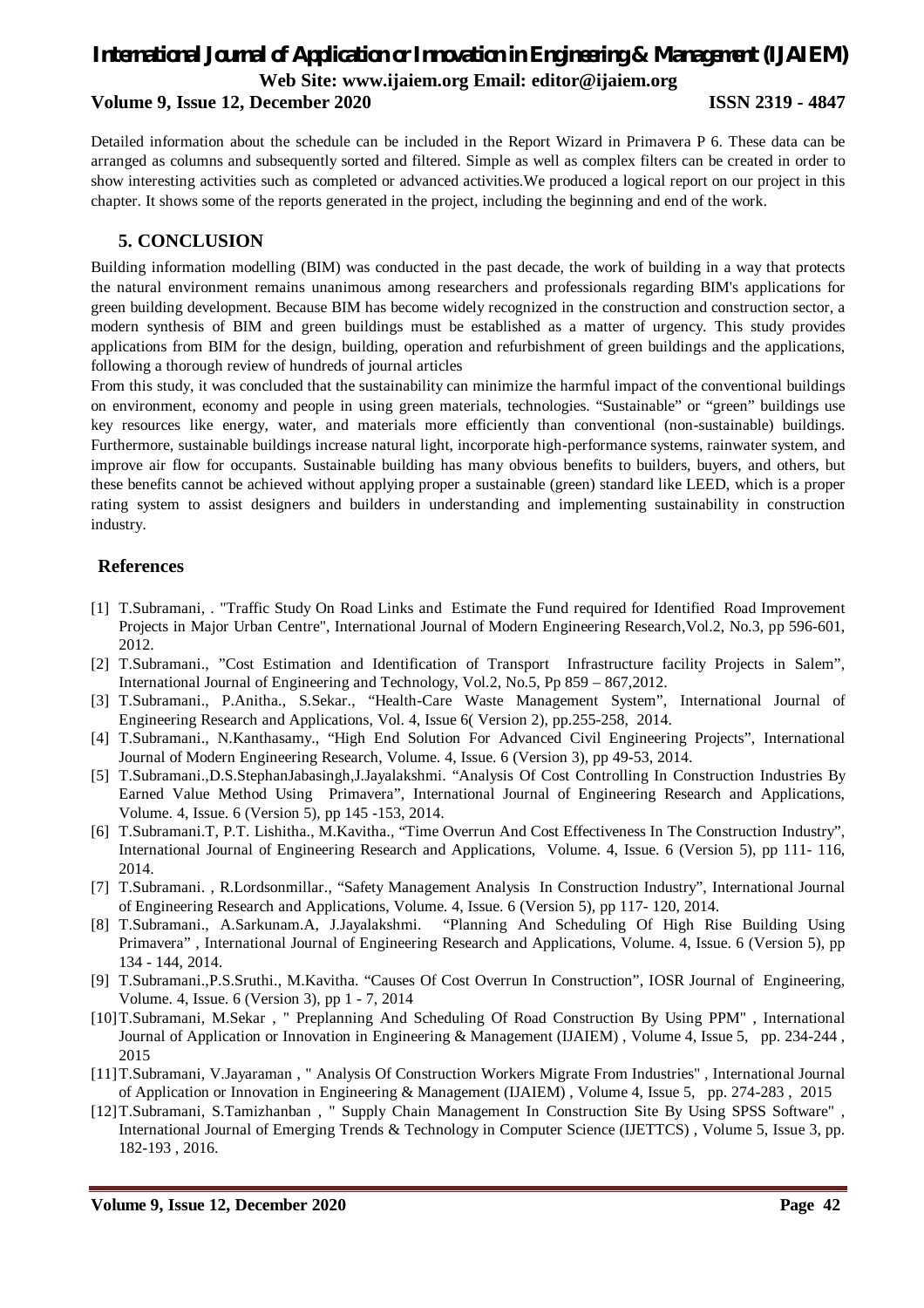#### **Volume 9, Issue 12, December 2020 ISSN 2319 - 4847**

- [13]T.Subramani, S.R.Rajiv , " Improving Construction Efficiency And Productivity Of Industry Using SPSS" , International Journal of Application or Innovation in Engineering & Management (IJAIEM) , Volume 5, Issue 5, pp. 239-250 , 2016 .
- [14]T.Subramani, K.Chinnadurai , " Construction Management And Scheduling Of Residential Building Using Primavera" International Journal of Application or Innovation in Engineering & Management (IJAIEM) , Volume 4, Issue 5, pp. 188-198 , 2015
- [15]T.Subramani, Kurian Jacob , " Analysis Of Risk, Threshold And Issues And Monitoring Schedule Of Building Construction Using PPM Software" , International Journal of Emerging Trends & Technology in Computer Science (IJETTCS) , Volume 5, Issue 3, pp. 171-181 , 2016.
- [16]T.Subramani, M. Muhammed Ansar, S.Priyanka , " Impact Of Prefabricated Technology And Equipment On The Profitability Using Primavera " , International Journal of Emerging Trends & Technology in Computer Science (IJETTCS), Volume 6, Issue 3, May - June 2017 , pp. 176-185 , ISSN 2278-6856.
- [17]T.Subramani, V.Annamalai , S.Priyanka , " Management Information And Communication Technology In Construction Engineering Of Structures Using Primavera " , International Journal of Emerging Trends & Technology in Computer Science (IJETTCS), Volume 6, Issue 3, May - June 2017 , pp. 186-197 , ISSN 2278- 6856.
- [18]T.Subramani, V.Bhaskaran Nair, A.David, B.Mohamed Ghouse, N.Siva Kumar , " A Study Of Inventory Management System In Construction Industry " , International Journal of Application or Innovation in Engineering & Management (IJAIEM), Volume 6, Issue 5, May 2017 , pp. 304-311 , ISSN 2319 - 4847.
- [19]T.Subramani, P.Sivakumar "Analysis Cost Overruns, Delays and Risk Involved in Construction Management Using Primavera". **International Journal of Engineering & Technology**, [S.l.], v. 7, n. 3.10, p. 160-163, july 2018. ISSN 2227-524X.
- [20]T.Subramani, M.Karthick, "Study on Time and Resource Management in Construction Projects Using MS Project". **International Journal of Engineering & Technology**, [S.l.], v. 7, n. 3.10, p. 23-26, july 2018. ISSN 2227-524X.
- [21]T.Subramani, A. Ammai, "Maturing Construction Management Up The Bim Model & Scheduling Using Primavera". **International Journal of Engineering & Technology**, [S.l.], v. 7, n. 3.10, p. 1-4, july 2018. ISSN 2227-524X.
- [22]T.Subramani, M.Arsath, "Evaluation of Quality Management System by Implementing Quality Matrix in Residential Projects Using SPSS". **International Journal of Engineering & Technology**, [S.l.], v. 7, n. 3.10, p. 5- 9, july 2018. ISSN 2227-524X.
- [23]T.Subramani, Joe Cherian, "The Potential Role of Value Management in Construction Industry Using Primavera". **International Journal of Engineering & Technology**, [S.l.], v. 7, n. 3.10, p. 14-17, july 2018. ISSN 2227-524X.
- [24]T.Subramani, Shanu Khan, Akhil Raj, Althaf M Najeeb , J.Karthick Rajan , " Lean Technology And Waste Minimization In Construction Industry Using SPSS " , International Journal of Emerging Trends & Technology in Computer Science (IJETTCS), Volume 7, Issue 2, March - April 2018 , pp. 224-234 , ISSN 2278-6856.
- [25]T.Subramani, M.Kannan, P.Vinoth, K.Mohan Doss, S.Priyanka , " Cost Escalation And Delays In Construction Industry Using SPSS " , International Journal of Emerging Trends & Technology in Computer Science (IJETTCS), Volume 7, Issue 2, March - April 2018 , pp. 158-168 , ISSN 2278-6856.

#### **AUTHOR**



**Prof. Dr. T. Subramani** Working as Dean of Civil Engineering in Vinayaka Missions Kirupananda Variyar Engineering College, Vinayaka Missions Research Foundation (Deemed to be University), Salem, Tamilnadu, India. Having more than 29 years of Teaching experience in Various Engineering Colleges. He got awarded Doctoral degree in Civil Engineering from Anna University, Chennai, got awarded his Post Graduation M.E degree in Urban Engineering from College of Engineering, Anna University in 1992, got awarded his graduation B.E degree in Bharathiar University in 1989. He also got awarded Post Graduation in Business Administration - MBA from Vinayaka Missions Research Foundation,[Deemed to be University] - Salem. He is serving as reviewer for many International Journals and also published 285 papers in International Journals. He published 21 Indian Patents and got grant for 2 Indian Patents and 9 International Patents (Australia). He has presented more than 100 papers in conferences, especially 70 in International and 30 National Level. He has authored 07 books. Guided more than 259 students in PG projects. Currently he is guiding 06 Ph.D., Research Scholars. He is serving as examiner and Valuer for B.E & M.E Degree Theory and Practical Examinations for Madras University, Periyar University, Anna University, Annamalai University and Vinayaka Missions Research Foundation [Deemed to be